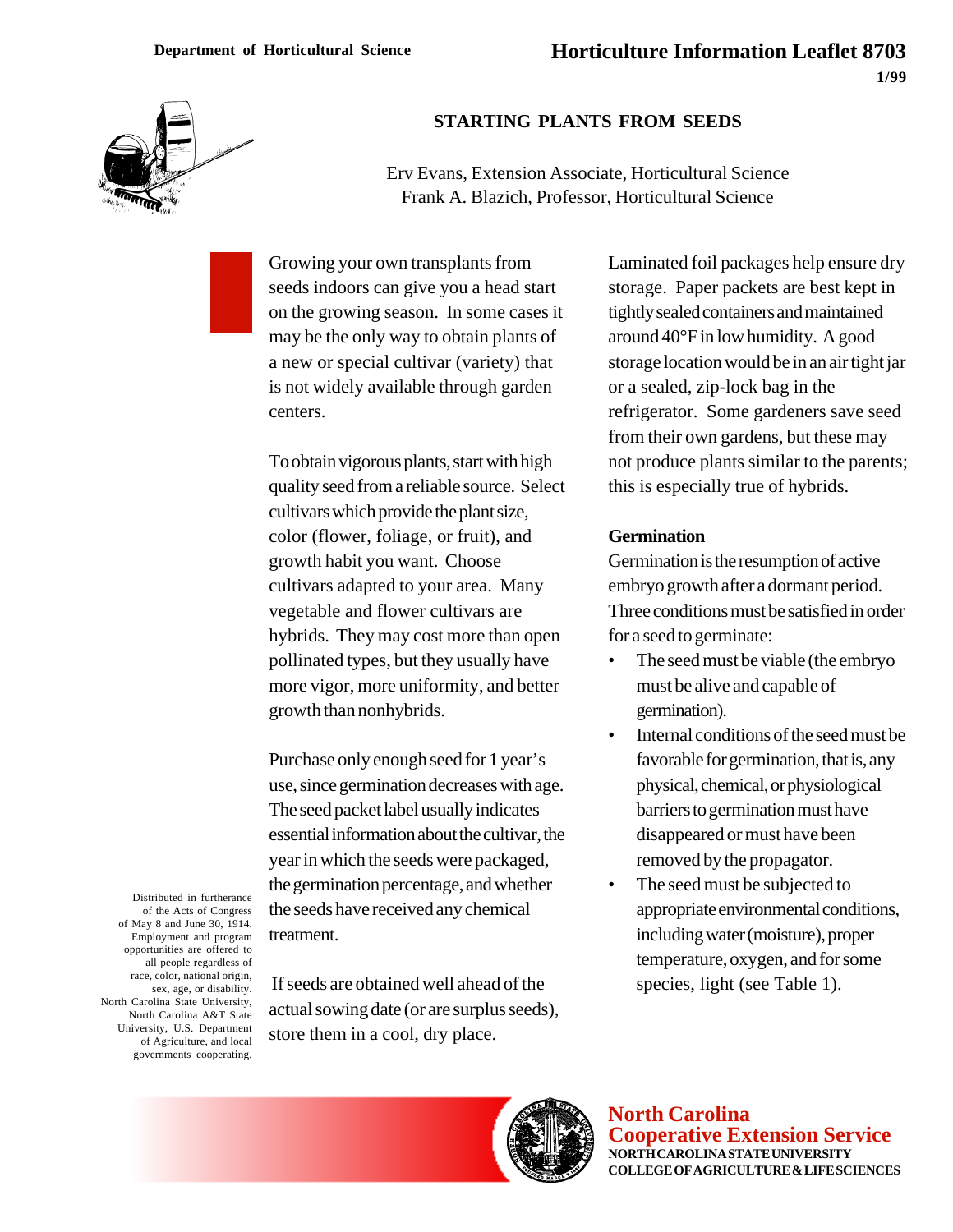|                  | <b>Approximate Time</b>   | <b>Time Seeds Take</b> |                    |                   |
|------------------|---------------------------|------------------------|--------------------|-------------------|
|                  | to Seed Before Last       | to Germinate           | <b>Temperature</b> | <b>Light/Dark</b> |
| <b>Plant</b>     | <b>Frost Date (Weeks)</b> | (Days)                 | $({}^{\circ}F)$    | Requirement       |
| Ageratum         | $8\,$                     | 5 to 10                | 70                 | Light             |
| Alyssum          | $\,8\,$                   | 5 to 10                | 70                 | Either            |
| Aster            | 6                         | 5 to 10                | 70                 | Either            |
| Balsam           | 6                         | 5 to 10                | 70                 | Either            |
| Begonia          | 12 or more                | 10 to 15               | 70                 | Light             |
| Broccoli         | 8                         | 5 to 10                | 70                 | Either            |
| <b>Browallia</b> | 12 or more                | 15 to 20               | 70                 | Light             |
| Cabbage          | 8                         | 5 to 10                | 70                 | Either            |
| Cauliflower      | 8                         | 5 to 10                | 70                 | Either            |
| Celosia          | 8                         | 5 to 10                | 70                 | Either            |
| Centurea         | 6                         | 5 to 10                | 65                 | Dark              |
| Coleus           | 8                         | 5 to 10                | 65                 | Light             |
| Cosmos           | 4 or less                 | 5 to 10                | 70                 | Either            |
| Cucumber         | 4 or less                 | 5 to 10                | 85                 | Either            |
| Dahlia           | 8                         | 5 to 10                | 70                 | Either            |
| Dianthus         | 10                        | 5 to 10                | 70                 | Either            |
| Eggplant         | 8                         | 5 to 10                | 70                 | Either            |
| Geranium         | 12 or more                | 10 to 20               | 70                 | Light             |
| Impatiens        | 10                        | 15 to 20               | 70                 | Light             |
| Larkspur         | 12 or more                | 5 to 10                | 55                 | Dark              |
| Lettuce          | 8                         | 5 to 10                | 70                 | Light             |
| Marigold         | 6                         | 5 to 10                | 70                 | Either            |
| Muskmelon        | 4 or less                 | 5 to 10                | 85                 | Either            |
| Nicotiana        | 8                         | 10 to 15               | 70                 | Light             |
| Pansy (Viola)    | 12 or more                | 5 to 10                | 65                 | Dark              |
| Pepper           | 8                         | 5 to 10                | 80                 | Either            |
| Petunia          | 10                        | 5 to 10                | 70                 | Light             |
| Phlox            | 8                         | 5 to 10                | 65                 | Dark              |
| Portulaca        | 10                        | $5$ to $10\,$          | 70                 | Dark              |
| Snapdragon       | $10\,$                    | 5 to 10                | 65                 | Light             |
| Squash           | 4 or less                 | 5 to 10                | 85                 | Either            |
| Stock            | 10                        | 10 to 15               | 70                 | Either            |
| Tomato           | 6                         | $5$ to $10\,$          | 80                 | Either            |
| Verbena          | 10                        | 15 to 20               | 65                 | Dark              |
| Vinca            | 12 or more                | 10 to 15               | 70                 | Either            |
| Watermelon       | 4 or less                 | $5$ to $10\,$          | 85                 | Either            |
| Zinnia           | 6                         | 5 to 10                | 70                 | Either            |

**Table 1. Germination information for selected plants: approximate time to seed before last frost, days for germination, optimum temperature for germination, and light requirements.**

Water — The first step in germination is absorption of water. An adequate, continuous supply of moisture is important to ensure germination. Once germination has begun, a dry period can kill the embryo.

**Temperature** — Affects the germination percentage and the rate (speed) of germination. Some seeds will germinate over a wide range of temperatures, others have a narrow range. Many species have minimum,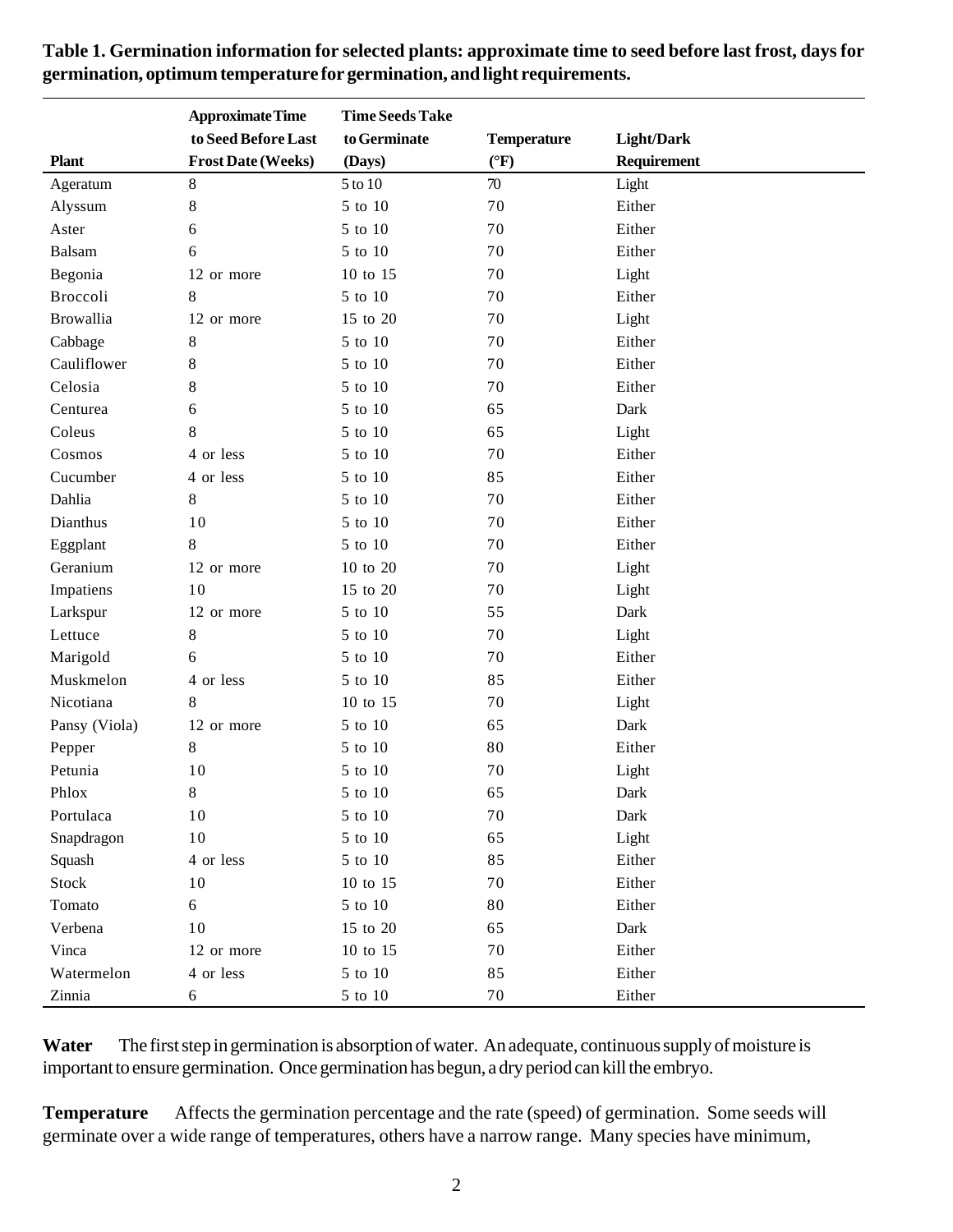maximum, and optimum temperatures at which they germinate. For example, seeds of tomato have a minimum germination temperature of 50°F, a maximum of 95°F, and an optimum germination temperature of 80°F. When germination temperatures are listed, they are usually optimum temperatures. Generally, 65°F to 75°F is best for most plants.

**Oxygen** — Respiration in dormant seeds is low, but they do require some oxygen. Respiration rate increases during germination. The medium in which the seeds are sown should be loose and well aerated. If the oxygen supply during germination is limited or reduced, germination can be severely retarded or inhibited.

**Light** — Can stimulate or inhibit seed germination of some species. Seeds that require light for germination include: ageratum, begonia, browallia, impatiens, lettuce, and petunia. Other plants germinate best in the dark. These include calendula, centaurea, annual phlox, and verbena. Some plants germinate in either light or dark conditions. Seed catalogs and seed packets often list germination and cultural information for particular plants. When sowing light-requiring seeds, sow them on the medium surface. Supplemental light can be provided by fluorescent fixtures suspended 6 to 12 inches above the medium for 16 hours a day.

## **Media**

A wide range of media can be used to germinate seeds. With experience, you will learn to determine what works best for you. The germinating medium should be rather fine in texture and of uniform consistency, yet well aerated and loose. It should be free of insects, disease organisms, nematodes, weeds, and weed seeds. It should also be of low fertility and capable of holding moisture, but yet be well drained. Purchase commercial potting media containing fine particle pinebark, sphagnum peat moss, and perlite, or prepare a combination of equal parts (by volume) of these materials. Do not use garden soil to start seedlings; it is not sterile, it is too heavy, and it does not drain well. Commercial growing mixes have low fertility, so seedlings must be watered with a dilute fertilizer solution soon after germination and emergence. Use  $\frac{1}{4}$  to  $\frac{1}{2}$  of the recommended rate.

### **Containers for Germination and Growth**

Plastic cell packs can be purchased or reused if sterilized. When using cell packs, each cell holds a single plant. This method reduces the risk of root injury when transplanting. Peat pellets, peat pots, or expanded foam cubes can also be used for producing seedlings. Resourceful gardeners often use cottage cheese containers, the bottoms of milk cartons or bleach containers. Just make certain that adequate drainage holes are made in the bottoms of the containers and the containers are sterile.

The importance of using sterile medium and containers can not be overemphasized. Before using containers, wash them to remove any debris and then immerse them in a solution of one part chlorine bleach to nine parts water for 5 minutes and allow to dry.

## **Sowing Seeds**

Seedlings are often started indoors 4 to 12 weeks before the last spring frost. A common mistake is to sow the seeds too early and then attempt to hold the seedlings under poor environmental conditions (light and temperature). This usually results in tall, weak, spindly plants that do not perform well in the garden. The following provides general guidelines for sowing seeds for transplants. However, it is important to refer to the instructions on the seed packet for more specific information.

When sowing seeds, fill the container to within  $\frac{3}{4}$ inch of the top with moistened, growing medium. For very small seeds, use a fine, screened medium such as a layer of fine vermiculite for the top  $\frac{1}{4}$  inch. Firm the medium at the corners and edges with your fingers or a block of wood to provide a smooth and level surface.

For medium and large seeds, make furrows 1 to 2 inches apart and  $\frac{1}{8}$  to  $\frac{1}{4}$  inches deep across the surface of the planting medium. Sowing in rows improves light and air movement. If damping-off disease occurs, there is less chance of it spreading. Seedlings in rows are easier to label and handle at transplanting than those that have resulted from broadcasting seeds. Sow the seeds thinly and uniformly in the rows by gently tapping the packet of seed. Cover the seeds lightly; a suitable planting depth is usually about two to four times the minimum diameter of the seeds.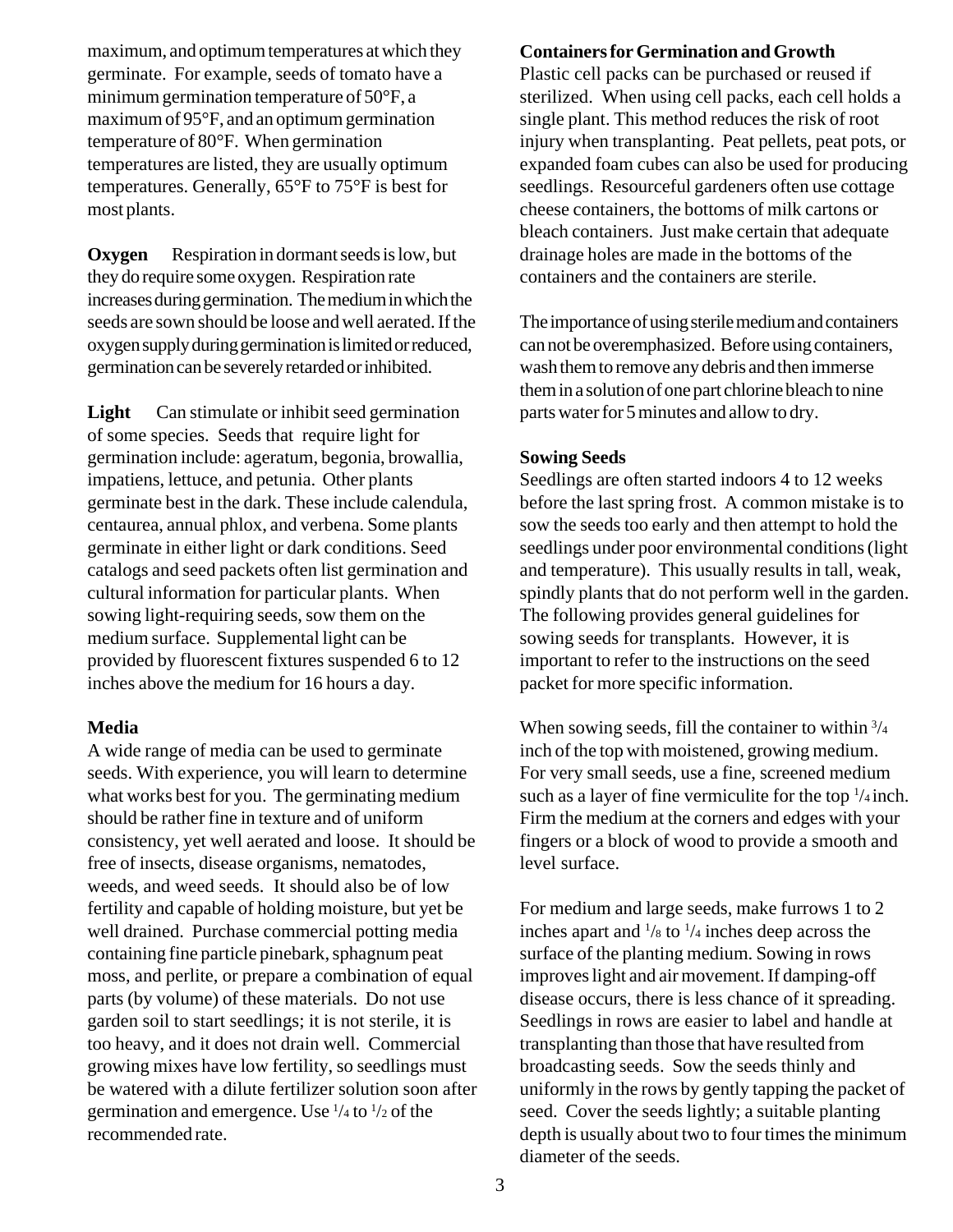Extremely fine seed such as petunia, begonia, and snapdragon should not be covered, but simply dusted on the surface of the germinating medium and watered with a fine mist. If these seeds are broadcast, strive for a uniform stand by sowing half the seeds in one direction, then sowing the remaining seeds in the other direction.

Large seeds are frequently sown directly in a small container or cell pack; this eliminates the need for early transplanting. Usually two or three seeds are sown per cell. Later thin them to allow only the most vigorous seedling to grow.

# **Watering**

Moisten the planting medium thoroughly before planting. After seeding, spray with a fine mist or place the containers in a pan or tray that contains about 1 inch of warm water. Avoid splashing or excessive flooding, which might displace small seeds. When the planting mix is saturated, set the container aside to drain. The medium should be moist but not overly wet.

The seed flats must remain sufficiently moist during the germination period. Excessive moisture, however, can lead to damping-off or other disease or insect problems. Place the whole flat or pot into a clear plastic bag to maintain moisture. The plastic should be at least 1 inch above the soil. Keep the container out of direct sunlight; otherwise, the temperature may increase and injure the seeds. Many home gardeners cover the flats with panes of glass instead of using a plastic bag. Be sure to remove the plastic bag or glass cover when the first seedlings emerge.

After the seeds have germinated, move the flats to a well-lighted location; the temperature should be 65°F to 70°F during the day and 55°F to 60°F at night. This will prevent soft, leggy growth and minimize disease problems. Some crops, of course, may grow best at different temperatures.

Seedlings must receive bright light after germination. Low light intensity will result in weak, spindly, pale green seedlings. Place them in a south-facing window. If a large, bright location is not available, place the seedlings under fluorescent lights. Use two, 40-watt, cool-white fluorescent tubes or special plant growth lamps. Position the plants 6

inches from the tubes and provide 16 hours of light daily. As the seedlings grow, the lights should be raised.

## **Transplanting**

As the seedling grow, they will require more space. Plants not seeded in individual containers must be transplanted. A common mistake is to leave the seedlings in the flat too long. The ideal time to transplant young seedlings is when the first true leaves appear, usually 2 to 3 weeks after seeding.

Containers should be economical, durable, and make efficient use of available space. Individual pots or plastic cell packs can be used. Another possibility is compressed peat pellets which expand to form compact individual units when soaked in water. They waste no space, do not fall apart as easily as peat pots, and can be set out directly in the garden. If you wish to avoid transplanting seedlings altogether, compressed peat pellets are excellent for direct sowing.

Dig up the small plants carefully with a knife or plant label. Let the group of seedlings fall apart and pick out individual plants. Ease them apart gently; avoid root injury in the process. Handle small seedlings by their leaves, not their delicate stems (Figure 1). Punch a hole in the medium into which the seedling will be planted. Plant a seedling at the same depth it was growing in the seed flat. Firm the medium and water gently. Newly transplanted seedlings should not be placed in bright, intense light for a few days after transplanting; shading may be needed. Keep them away from sources of direct heat. Continue watering and fertilizing as in the seed flats.

## **Hardening Plants**

Hardening is the process of conditioning a plant for growth outdoors. If plants produced inside are planted outdoors without undergoing a hardening period, their growth could be severely limited. Hardening is most critical with early spring crops, when adverse climatic conditions can be expected.

Hardening is accomplished by decreasing temperature and relative humidity gradually, and reducing water. This procedure results in accumulation of carbohydrates and thickening of cell walls. A change from a soft, succulent type of growth to a firmer, harder type is desired.